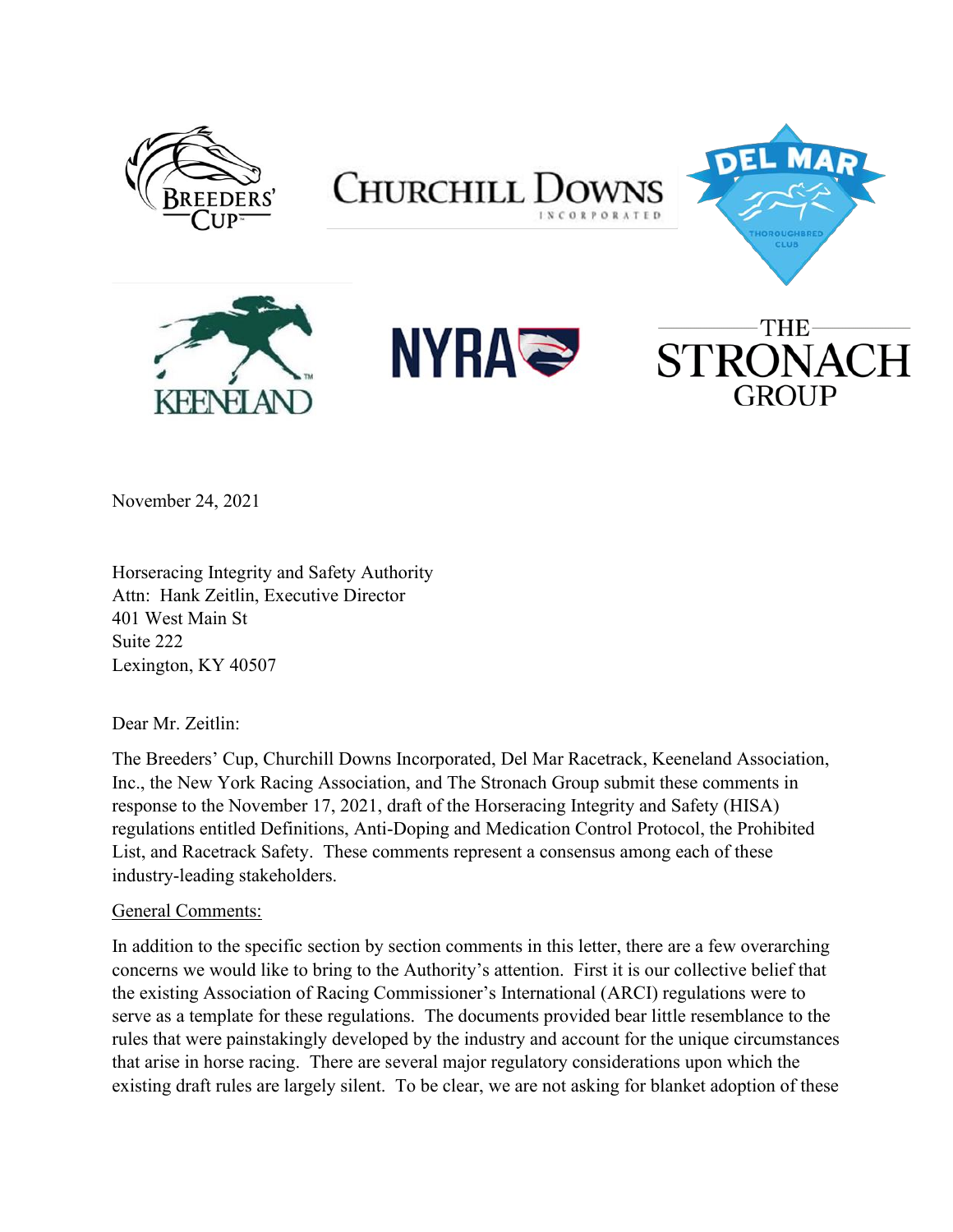rules. Rather, we would encourage you to use the existing ARCI rules as a guide and strengthen them where appropriate.

Second, there has been much effort expended in drafting an anti-doping protocol. While we have some concerns about individual sections within this protocol which will be addressed later, our greater concern is the absence of defined therapeutic medication control regulations. As you know, most medication issues in Thoroughbred racing surround the inappropriate use of or mistakes regarding administration of therapeutic medications. In every racing jurisdiction around the world, there are allowances for the use of therapeutic medication within training and in proximity to racing. Many of these therapeutic medications are crucial to ensure humane care for horses. For example, sedation can be preferrable over other forms of restraint for shoeing, wound treatment, and other procedures. Overly restricting use of certain therapeutic medications will result in a decline in horse welfare. Moreover, we found the analysis of the anti-doping section challenging when, in our opinion, much of the context of the protocol depends upon how therapeutic medications are addressed.

The third general comment on the rules deals largely with the Racetrack Safety protocols. The undersigned are in strong position to be able to meet these protocols (and in many cases already have more stringent requirements). Most racetracks will not be able to meet the July 1, 2022, deadline. In some cases, this is due to the overall cost of implementing all the protocols at once, in other cases, this may be due to the lack of trained personnel to fill positions required by the regulations. We would ask the Authority to consider whether a stepwise implementation of the regulations with increasing requirements. This approach would better serve the interest of horses as more racetracks would be able to meet these incremental goals and opt-in to these regulations.

#### Section Analysis:

The following is an analysis of each section of the document. In addition to some general comments about each section, we will provide specific comments on individual subdivisions.

## **Definitions**

The definition section should more closely reflect the definitions in the ARCI model rules or the enabling statute where present. Quite simply, we are dealing with thousands of licensees that are accustomed to specific terms of art that have been used for decades. Regardless of who is regulating horseracing, changing the language used by a handful of regulators is likely to be more successful than changing the language of thousands – many of whom do not have the educational background of the regulators. Additionally, many of these definitions are cumbersome and difficult to parse – even for the lawyers, physicians, and veterinarians who contributed to this letter.

To begin, several definitions are missing from this section including:

- Racetrack Superintendent
- $\bullet$  Layoff
- $\bullet$  Gelding
- Retired Horse/Retirement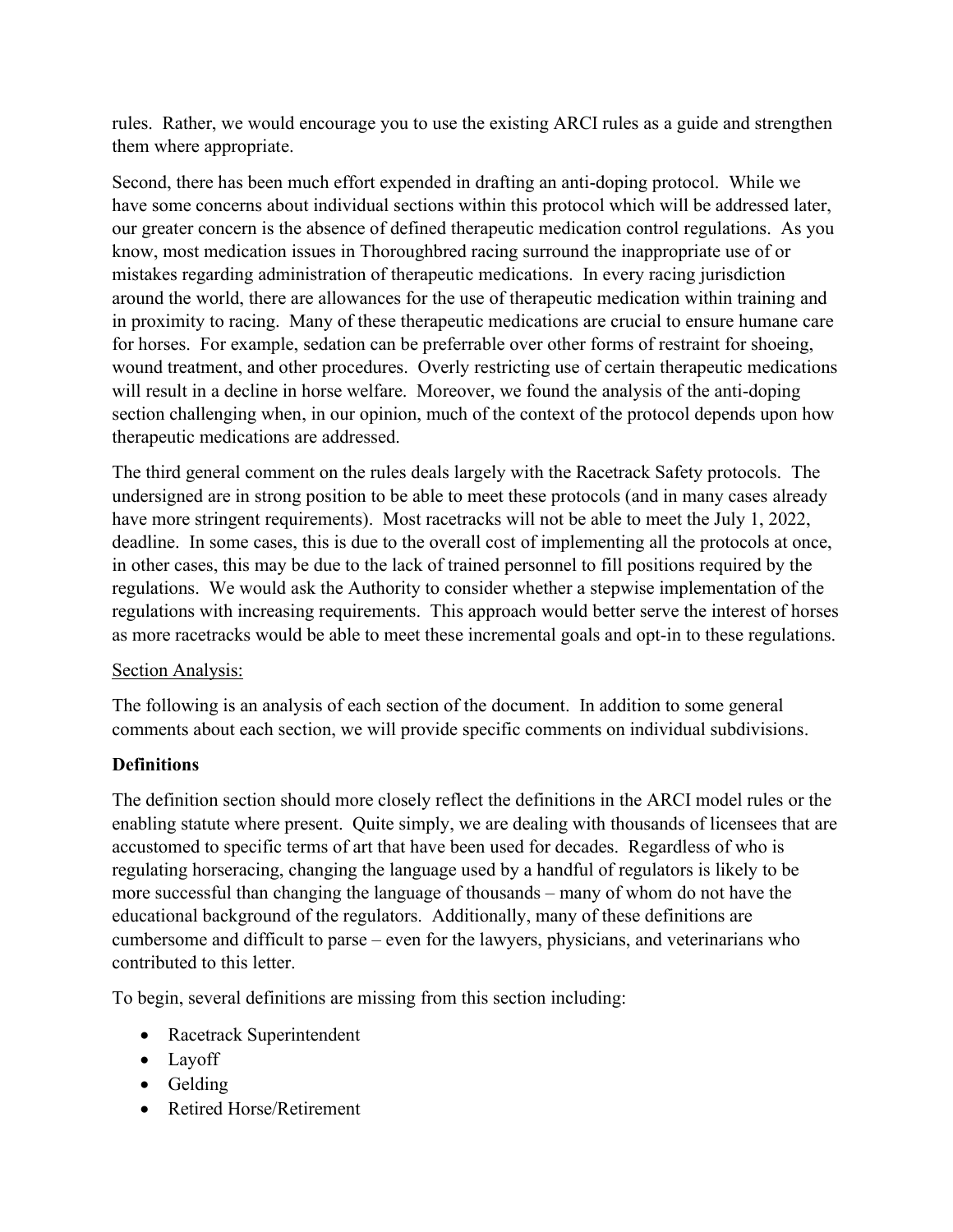- Passport
- Passport Finding
- $\bullet$  Crop
- Therapeutic Substance
- Assistant Trainer
- Investigator/Investigation
- $\bullet$  Scratch
- $\bullet$  Screening Limit
- $\bullet$  Clerk of Scales
- $\bullet$  Outrider
- Many other racetrack official positions

Below are comments on specific definitions:

- $\bullet$  Administration this should also include therapeutic medications
- Anti-Doping Stewards Panel  $-$  it is unclear what is meant by impartial stewards. All stewards should be impartial.
- $\bullet$  Association and Attending Veterinarian these definitions should further explain the roles and duties of these veterinarians.
- $\bullet$  Bled this term could be confused with the act of taking blood for testing.
- $\bullet$  Breeder this definition is unclear.
- Commission  $-\psi$  using this to define the Federal Trade Commission could be confusing particularly when discussing the state racing commissions. FTC may be a better term.
- Concussion  $-$  Does not always refer to a temporary loss of normal brain function.
- Contaminated product  $-$  refers to products other than contaminated feed or water. It is unclear why contaminated feed or water is excluded.
- Cooperate  $-$  should not be defined as a failure to properly or truthfully act.
- Covered Horse  $-$  by defining covered horse in section (1) as from the time the horse has its first work enters training may be problematic. There are treatments that could occur prior to becoming a covered horse (e.g., bisphosphonate administration or genetic manipulation) that may not be discoverable through reasonable due diligence of a purchaser but may exclude the horse from ever racing later in life.

Additionally, under section (4) of this definition the horse is a covered horse when nominated for a covered horserace. Horses are nominated as foals for Breeders' Cup races, for example. If this is the intent, why should only some horses be eligible for testing as foals and others not until they have a timed work? This should be clarified.

- Covered Horserace  $-$  this definition is unclear.
- Covered Persons Racetracks are not engaged in the care, training, or racing of Covered Horses. Racetracks provide the venue for racing but have no direct control over Covered Horses – only control over access to the racetrack. Additionally, there are many individuals licensed by racing commissions that have no direct control over covered horses. If it is the intent of the Authority to include these groups, the definition is overly limited and should include Breed Registries, Horsemen's Groups, and others.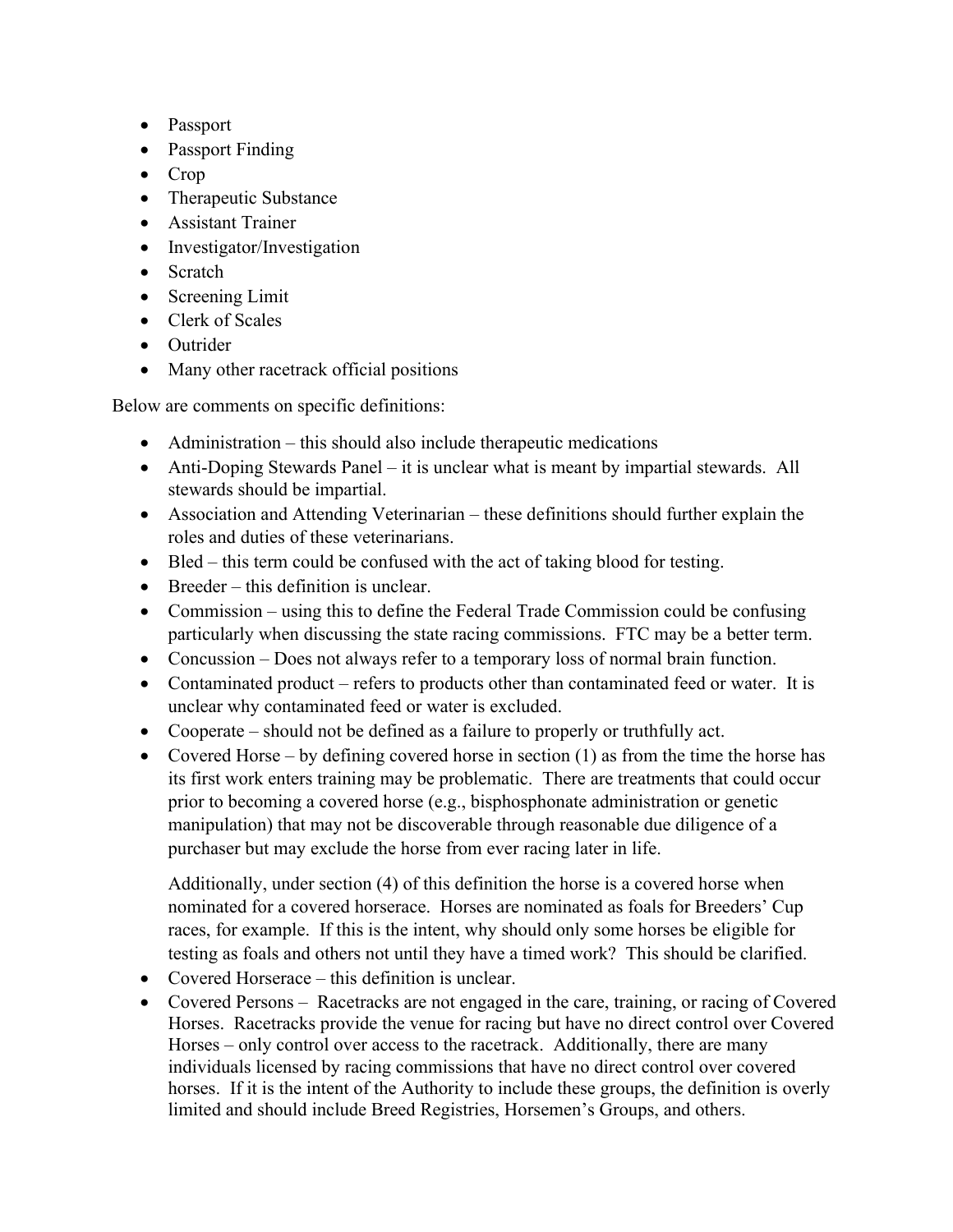- $\bullet$  Decision Limit therapeutics should be considered in this definition.
- $\bullet$  Equine Constituencies Racetracks and the State Racing Commissions are not involved in the care, training, or racing of Covered Horses. If the Authority wishes to include them, this list is overly restricted and should include groups such as The Jockey Club, the Thoroughbred Owners and Breeders' Association, etc.
- $\bullet$  Groom this appears to be a catchall definition but does not consider the role of others involved in horse care such as exercise riders, hotwalker, lay dentists, etc.
- $\bullet$  Jockey should have a definition of driver for jurisdictions that opt into these rules for other breeds.
- Official Veterinarian  $-$  this responsibility as defined may fall to an Association Veterinarian. Additionally, the responsibility does not begin the minute the horse steps onto the track nor end the moment the horse steps off the track. Generally, all the veterinary definitions need more consideration as they do not reflect the reality of racing.
- Person  $-$  we are unclear on the meaning of this.
- Primary Method/Primary Substance  $-$  these should have definitions. This organization makes comprehension of the document incredibly difficult.
- $\bullet$  Race Period  $\overline{-}$  In certain races, local rules require the period begins more than 48 hours prior to the race. The phrase "unless race conditions dictate an earlier period" should be incorporated.
- Safety Officer This seems identical to a "Safety Steward" in which case, it is unclear why the language needs to be changed.
- Special Event  $-$  this definition is unclear. TOBA doesn't seem to fit this definition as it isn't an "event." It might be better to specify Triple Crown races, graded stakes races, etc.
- $\bullet$  Stakes Race this definition is complex and does not reflect the way many stakes are designated. We would prefer the following: Any race designated as a Graded Stake by the TOBA American Graded Stakes Committee or the IFHA and any overnight, black type or listed stake so designated by the Racetrack.
- Treatment  $-$  this should also include procedures (e.g., surgeries, PEMF, chiropractic/acupuncture, etc.).
- Threshold Substance  $-\text{includes a reference to ratio and scores} \text{it is unclear what these}$ mean in the context of a threshold.
- $\bullet$  Use  $-$  this is more appropriately defined as administration or exposure; use implies decision making on the horse's part.
- Whereabouts definitions (all)  $-$  each of these definitions need refinement. They are clearer if discussed in terms of location instead of whereabouts. Additionally, there are many practical hurdles to this which will require extensive recordkeeping nationwide that are accessible at each facility.

## **Anti-Doping and Medication Control Protocol**

As noted above, one of our major concerns regarding this section is the failure to address the use of therapeutic medications. While alluding to the regulation of therapeutic medications the rules as written would appear to prohibit the use of any medication in racing and training. This is a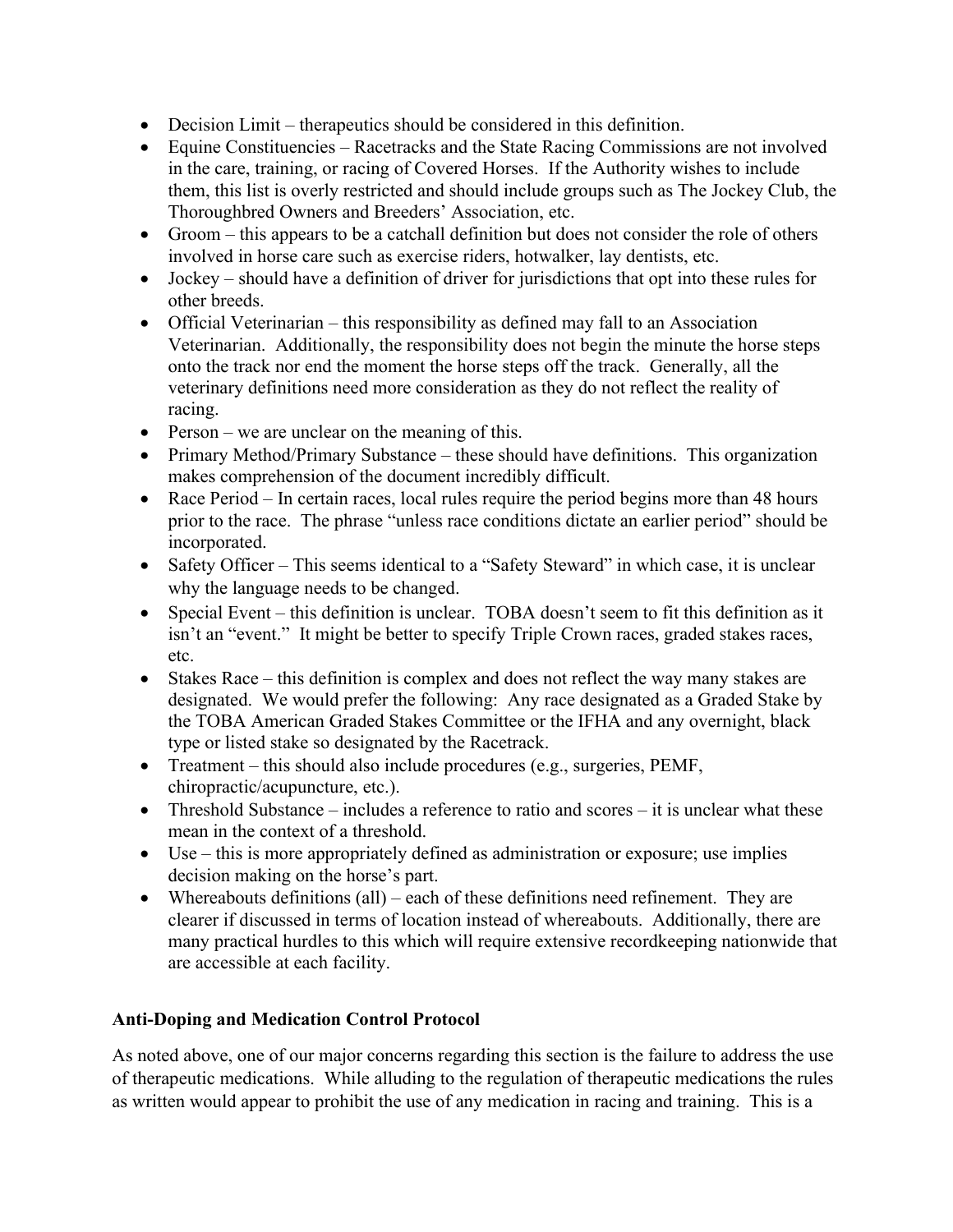welfare issue and would result in the United States becoming the only country where therapeutic medications are not allowed in training or in proximity to racing. Moreover, simply limiting therapeutic medication to the "minimum necessary to address the diagnosed health concerns" will prove problematic.

The IFHA, ARF, and EHSLC each have screening levels for permitted therapeutic medications in racing. These are based upon governmentally approved medications in each region as well as decisions made by the local regulators. To be clear, even in IFHA signatory countries, there are often additional medications allowed in proximity to racing and in training that are not covered by IFHA screening limits. The choice of whether a medication is included on the IFHA screening limit list is based upon the consensus of the need for a medication across the globe  $-\frac{1}{2}$ and many of the current IFHA substances are not approved for use in the horse by the US Food and Drug Administration. Accordingly, we would urge the Authority to review the existing ARCI therapeutic medication thresholds which were primarily established through research performed by the Racing Medication and Testing Consortium and cover approved medications in the United States.

Additionally, many of the concepts supporting the rules are unclear  $-$  for example the rationale for different treatment of prohibited, primary, and secondary substances and methods is not well defined. Moreover, it is unclear how the liability provisions will work together. For example, does a section 10.5 finding of no fault override the strict liability requirements on the Responsible person and how will that interact with the knowledge requirements for a Covered Person in Section 2.15(c)?

The following are comments on specific sections:

- 2.15 (a) requires "Covered Persons" to ensure medication administration is limited to address "diagnosed health concerns". The definition of "Covered Persons" is far too broad for this purpose. Many of those listed as Covered Persons (including the Racetrack) have little or no authority over day-to-day decisions regarding the horse. The only point at which the Racetrack has decision making power regarding medication is in an emergency and the last thing the Association Veterinarian should be considering is whether the administration of emergency life-saving drugs will put them in violation of a regulation if someone disagrees with their medical judgment. Moreover, when considering owners, many are not involved, nor do they have the requisite background to assess whether medication is necessary based upon the diagnosed health concerns.
- $\bullet$  2.4 (a) states that in the event there is no responsible person then strict liability falls to the owner. It is unclear when this would apply. Also, what about situations where it is unclear who was the responsible party when the administration occurred? For example, clenbuterol testing in hair would not allow for a determination of the exact time of clenbuterol administration but could pick up administrations for months during which time the horse could have been claimed.
- 2.4 (b) (3) deals with a Laboratory splitting the A or B sample this is confusing as it is unclear whether this is the primary laboratory (who should have the A sample) or a split laboratory (who should receive the B sample). There should not be the ability for a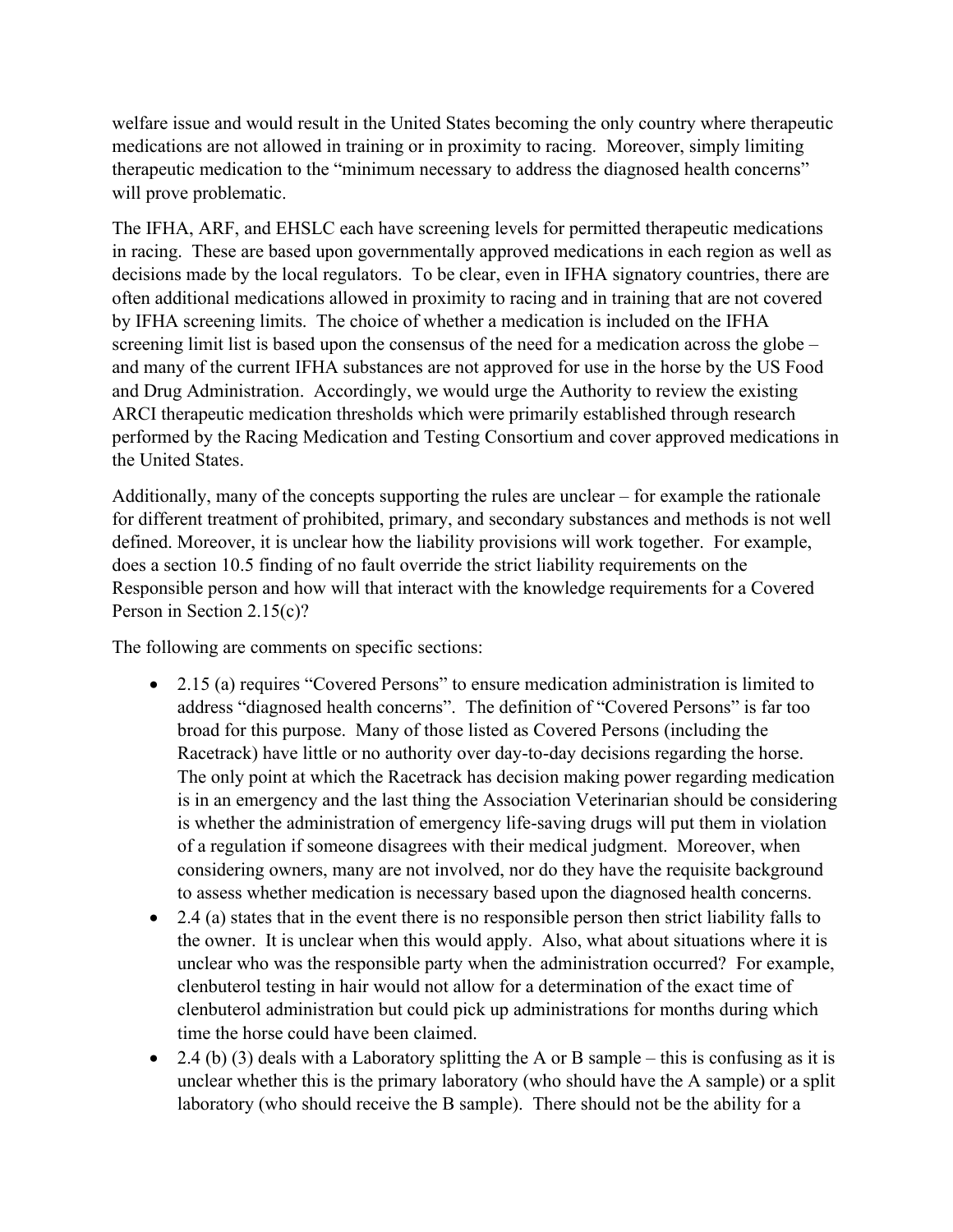laboratory to act as the split laboratory for itself except in rare instances (e.g.,  $TCO<sub>2</sub>$ ) testing).

- $\bullet$  2.4 (d) lists substances with exceptions to reporting requirements based upon thresholds, decision limits, or minimum reporting levels. This should also include substances below screening limits. Also, the term minimum reporting levels is introduced and not defined – but in the general laboratory use would no longer be a minimum reporting level but a threshold. It is inappropriate to turn the minimum reporting level into a threshold. We want laboratories to be able to detect certain substances beyond the minimum reporting level but realize it may take time for some laboratories to go beyond this point.
- 2.4 (f) is confusing considering the horse-based penalties in the Prohibited List. Under this section, a Responsible Person can disclose the use of a Prohibited Substance prior to becoming a Covered Horse and it will not be a violation. In some cases, it is impossible for a Responsible Person to know what happened prior to purchase, transfer, claiming, or auction of a horse that will become a Covered Horse. Bisphosphonates will test for years after administration but inconsistently making it difficult to determine whether the Responsible Person had the ability to disclose the administration. This can be particularly harsh when the horse penalty is a lifetime ban.
- $\bullet$  2.6 (a) appears to contemplate only one type of sample collection in the horse. When considering blood-only sampling, the veterinarians reviewing this document could not recall a single instance where they failed to obtain an adequate blood sample in decades of sampling thousands of horses. If an individual cannot obtain blood on a horse with adequate help, they likely are not qualified to be taking blood samples. Furthermore, additional samples such as urine and hair can be used for screening many substances if for some reason a horse is intractable.
- x 4.1-4.4 is unclear on how therapeutic medications fit into the regulatory scheme. The description of Prohibited Substances is unclear and should ultimately reside in the definitions.
- $\bullet$  5.4 (a) requires disclosure to the Authority for use or attempted use of a Prohibited Substance/Method. Many of the reporting requirements in this section are unclear. Treatments administered by the Attending Veterinarian are best reported by the Attending Veterinarian. Whereas treatments administered by the Trainer are best reported by the trainer (e.g., oral medication) with sign off on the prescription/course of treatment by the Attending Veterinarian. Additionally, some consideration should be given to other treatment providers such as lay dentists, PEMF providers, etc. Moreover, the mechanism for reporting these must be in place prior to enacting the regulation. ARCI's model rules provide a model for these reporting responsibilities. (*See*, ARCI 011-010 (D) and  $008-020(C)(17)$ ).
- $\bullet$  5.6 (a) requires a "retired horse" to remain out of racing for 6 months once the connections have determined they wish to bring the horse out of retirement. This seems like an incredibly long period of time when in most cases this is related to unsuccessful breeding careers. It may also result in owners not retiring a horse to breed it and bring it back based upon performance in the breeding shed.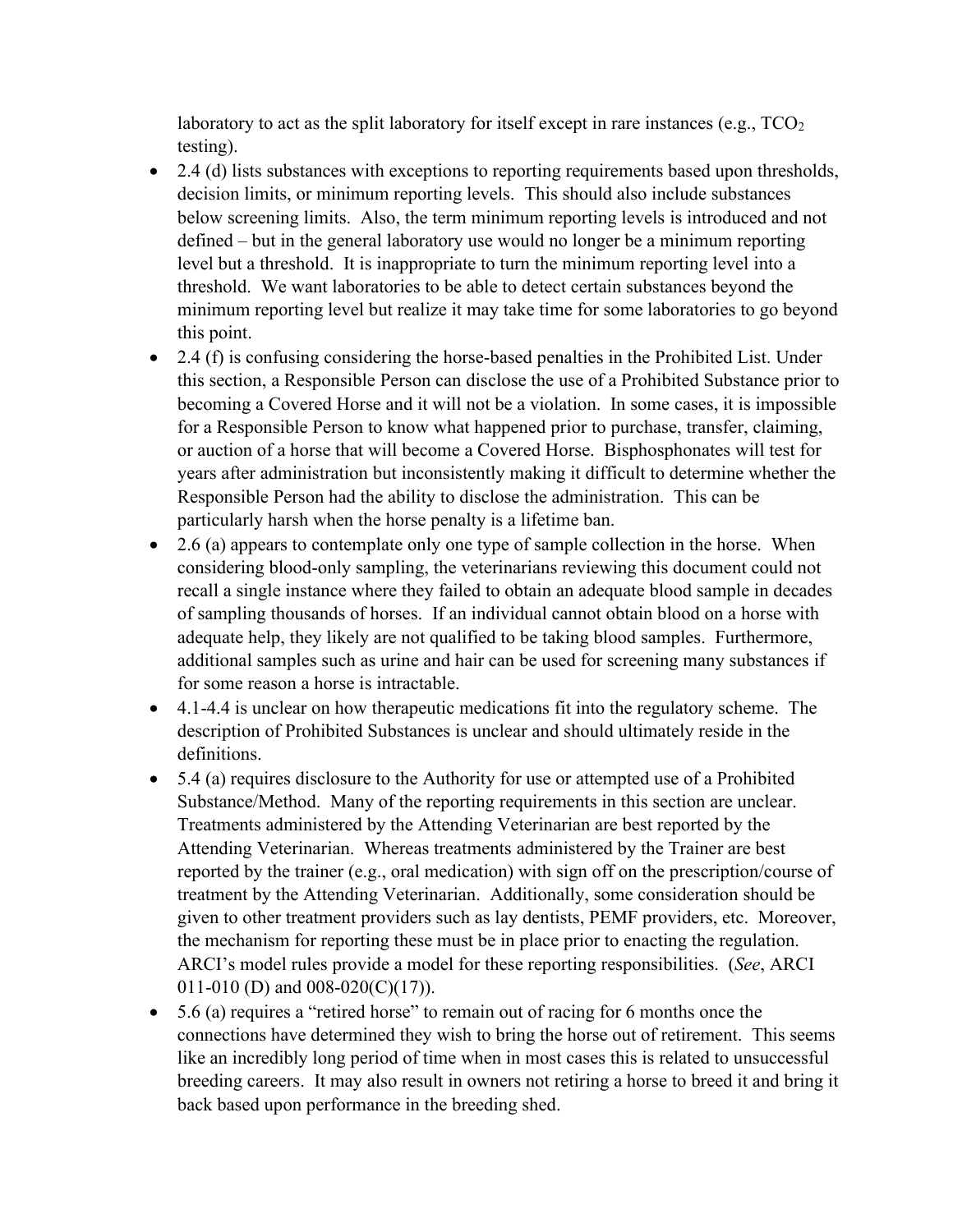- $\bullet$  5.6 (b) requires the owner notify the Agency of retirement where a Covered Horse is serving a period of Ineligibility. How will the Authority enforce these requirements and what will the penalty be for failure to notify the Authority?
- 6.1 refers to samples collected being property of the Agency  $-$  is that USADA or HISA?
- $\bullet$  6.1 (f) (1) allows for aliquoting a portion of the A or B sample for confirmation. The term split sample has a very specific meaning and should only be used to refer to the B sample. This is very unclear as drafted.
- $\bullet$  7.1 (b) (1) allows the Agency to communicate a review of potential departure from Laboratory Standards or Testing and Investigation Standards to the Owner or Responsible Person but does not require such disclosure. This should be mandatory to ensure transparency.
- $\bullet$  7.1 (b) (2) covers notification of a potential Adverse Analytical Finding which notifies the Owner and State Racing Commission. However, in some cases, the purses are held or distributed by the Racetrack or others. If purses are held or returned, this information will no longer be confidential. If purses are not held or returned, there may be some difficulty in getting them back later.
- $\bullet$  7.1 (b) (2) (v) covers testing of the B sample but does not indicate who may choose the second Laboratory. This section should specify that the Owner or Trainer has the right to select the B Sample laboratory.
- $\bullet$  7.1 (b) (6) allows the Authority to charge a Covered Person where the B Sample does not confirm. This should be prohibited. The Authority should be responsible for timely processing of the A Sample and appropriate transmission of the B Sample to ensure no microbial degradation. If the Authority cannot meet these basic requirements, it should not be given a second bite at the apple in the form of a general violation. For substances (such as  $TCO<sub>2</sub>$ ) that are extremely time-sensitive, automatic shipment and processing of the B Sample should be accounted for by the Authority.
- $\bullet$  7.5 (b) provides for waiver of rights for untimely challenge by the Covered Person to a anti-doping/medication control violation. This should specify the means for sufficient delivery/notification.
- $\bullet$  8.2 (a) discussed the procedure for a Minor Infraction. This precludes the right to a hearing. A formal hearing should be an option for any infraction. Often Covered Persons in this industry have limited means, speak English as a second language, and limited access to attorneys. The only ability they have is a hearing where they can provide testimony regarding the alleged infraction.
- 9.1 indicates that any anti-doping or medication control rule violation constitutes a disqualification. This result is harsh when considering an accidental administration of omeprazole on race day will result in a disqualification. Additionally, with no therapeutic medication screening limits in place, this seems draconian.
- 10.11 references a 5-year and 10-year window for multiple minor and major infractions. This is unclear and should specify that the timeline is continuously shifting to always look back 5-10 years.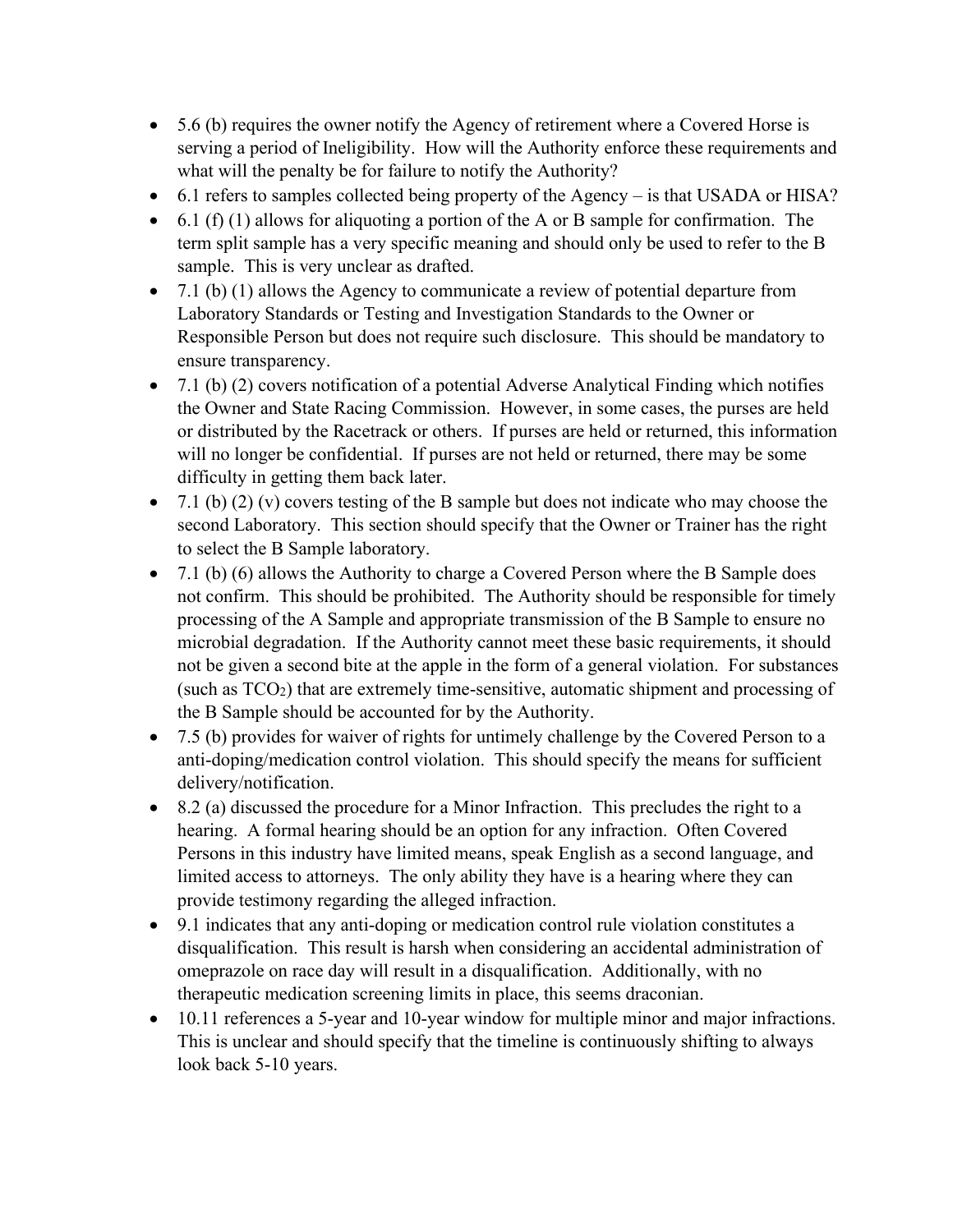- $\bullet$  10.11 (a)(1)(ii) describes an alternative penalty for a 2-3 major infraction. This is incredibly confusing to a lay person and needs to be clarified.
- $\bullet$  10.11 (a) describes penalties for 2-3 major violations. Violations 2 and 3 have little increased penalty and then there is a significant jump to up to a lifetime ban.
- $\bullet$  10.11 (b) describes penalties for multiple minor violations. Violations 2 and 3 should have some increased penalty versus the first minor violations. Additionally, violation 4 penalties are extremely punitive. This is particularly true when considering a trainer making hundreds of starts per year. The Authority should consider whether there should be a per start minor violation penalty increase instead of a flat number.
- $\bullet$  10.12 (a)(1) prohibits a horse declared ineligible from participating in any activity at a racetrack and requiring it to be removed from the racetrack in 72 hours. Not allowing a horse to train in any manner is a welfare issue. This should be limited to a prohibition on official works and racing. Moreover, in some cases, removal of the horse within 72 hours is impractical.
- $\bullet$  10.12 (a) (2) prohibits an individual who is ineligible or provisionally suspended from participating in any activity at a racetrack. This is a welfare issue for horses as it may require rapid dispersal of race strings (in some cases extremely significant numbers of horses). Unless there is a horse endangerment/abuse issue, the trainer should be allowed to train horses but not enter to race when provisionally suspended. Additionally, the rule should allow a reasonable amount of time to transfer horses either to an assistant trainer or another barn.
- $\bullet$  10.9 (a) mandates that all results from any races from the time of a race in which the horse is disqualified for a medication or prohibited substance violation until it is provisionally suspended or declared ineligible be forfeit. If the Authority wishes to enact this type of rule, the horse should be provisionally suspended immediately, or the Authority should be responsible for unwinding what could be tantamount to months of results – which is particularly complex as some horses race as many as 3-4 times in a month. Moreover, this will affect grooms and jockeys – not just owners and trainers.
- Exection 10.6 (a) 3 and 10.6(b)2 are the exact same
- x 10.6 (b) (2) (ii) allows for a decreased period of ineligibility where no fault is found. This includes up to a one-year period of ineligibility. This is a harsh result considering the absence of fault.
- $\bullet$  11.3 states that the FTC has the final appeal authority. It is unclear whether this restriction will pass constitutional muster in light of the property interest a licensee has in their occupational license.
- $\bullet$  12.1(a)(1)(i) provides for the minimum information to be contained on an anti-doping violation notice. This should also include Microchip/DOB/or registration number.
- $\bullet$  16.2 defines Responsible Person' Responsibilities and should include reporting a firsttime gelding.
- $\bullet$  16.2 (b) describes requirements regarding treatment records. In addition to the recommendations in reference to section 5.4 above, these records should be transferrable to new connections for claims and private purchases as well as Association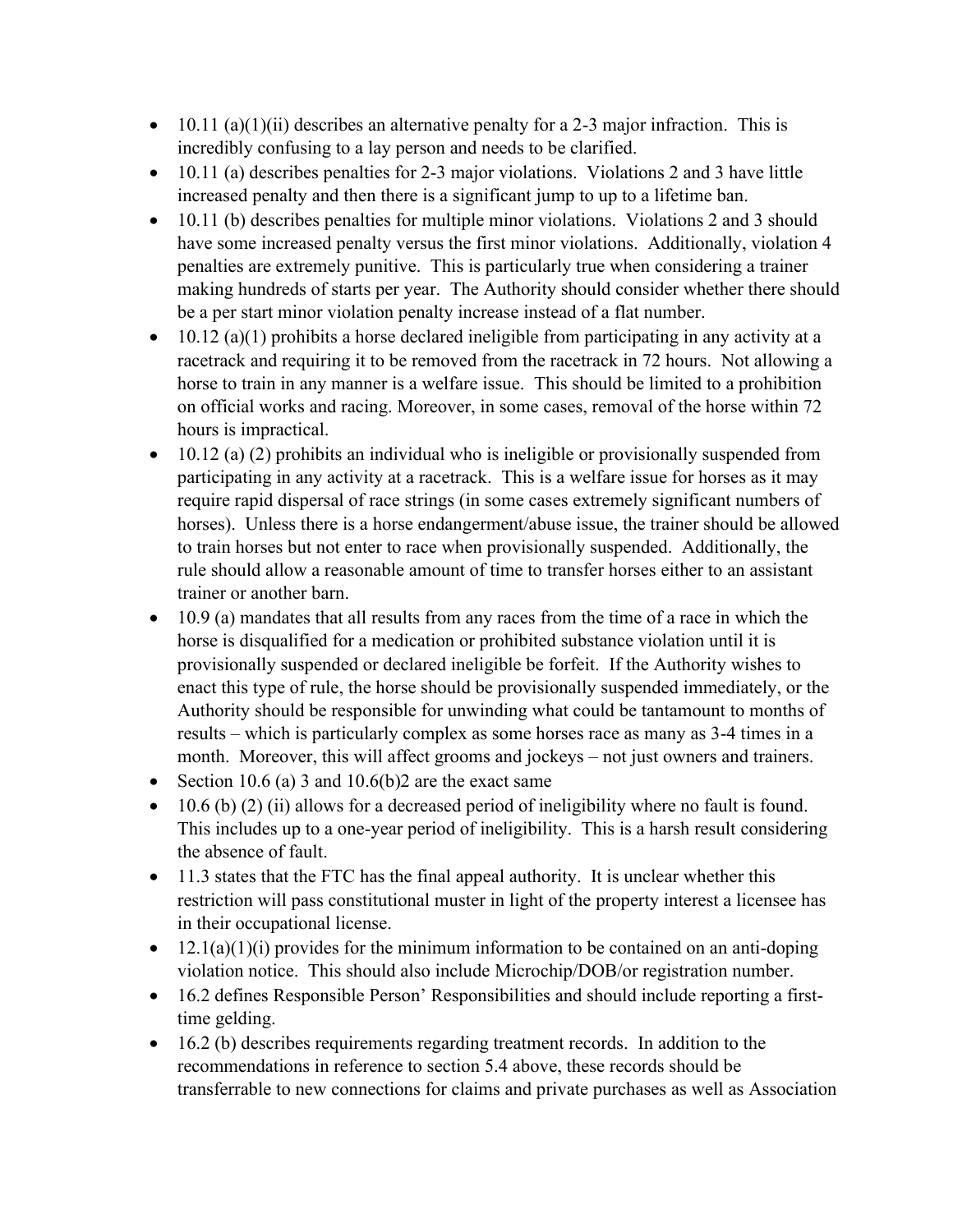Veterinarians. Additionally, an electronic records provider should be specified for secure storage of these records.

- $\bullet$  16.2 (n) lists responsible persons supervisory responsibilities. There may be a typo (assistance versus assistants) and it is unclear what or who a "keeper" is for the purposes of the regulation.
- $\bullet$  16.3 outlines the Veterinarians responsibilities. It is unclear if this is directed towards the Attending Veterinarian as some of these sections would be inapplicable to other veterinarians. Additionally, this should include sections regarding recordkeeping of surgeries, wellness treatments, hyperbaric treatment, and acupuncture.

# **Prohibited List**

The existing ARCI out of competition prohibited list was adapted for horseracing from the WADA code. This should be the basis for this section. Moreover, certain categories of substances are absent from this list (e.g., HIF stabilizers). Also, cobalt should be controlled by a threshold and not a permitted daily dose. Specific section-based recommendations are as follows:

- 20.1(b)(1)(lx) testosterone should have a permitted amount in intact males as well as geldings and fillies. There should also be consideration for pregnant mares.
- 20.1(b)(2) clenbuterol should be regulated as it is under current California Regulation with the additional restriction of a maximum of 2-3 30-day administrations occurring in any 1-year period.
- Medroxyprogesterone Acetate should be added to the prohibited substance list.
- 20.1(d)(1)(x) Salbutamol is referred to as Albuterol in the United States.
- $\bullet$  20.1 (e) (5) (i) does the prohibition on use of thyroxine include both isomers?
- $\bullet$  20.1(g)(2) It should be clear that toxoid vaccines are not considered toxin derivatives that are prohibited pursuant to this rule.
- 21.3 (d) (10)-(14) and  $21.3(d)(2)$ -(9) should not be allowed to be administered on race day. Race day should be defined as the 24-hour period prior to racing.
- $\bullet$  21.4 the furosemide prohibition exception should extend to raceday for those races exempted by the enabling legislation.
- $\bullet$  22.0 restricts use of any substance in Workouts to furosemide. This is a significant overreach that is not present in the IFHA regulations. There is a medical basis for restricting certain substances (e.g., Intra-articular injections, opioid analgesics, local anesthetics, and non-steroidal anti-inflammatories) but there is no medical basis for restricting other therapeutic medications.
- $\bullet$  23.2 (a) (1) prohibits all intra-articular injections for the fourteen (14) calendar days preceding Race Day. This includes PRP, IRAP, Hyaluronic Acids and other substances that cannot be tested for. Additionally, the Authority should consider whether fetlock corticosteroid injections should be limited within 30 days of racing.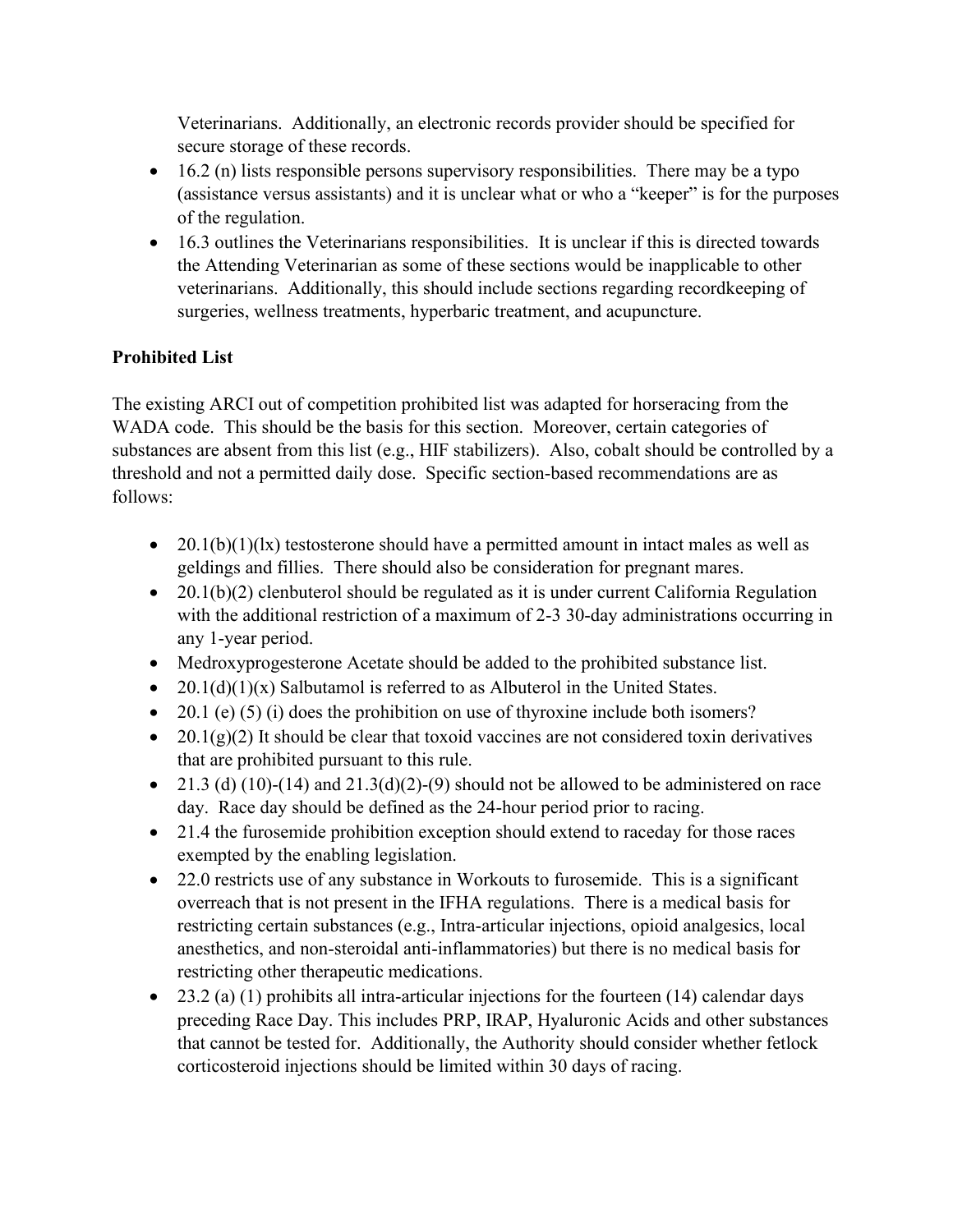• 24.1 to 24.9 covers the term of ineligibility of a horse that receives various substances. Many of these seem irrational and unrelated to either culpability or effect. For example, giving 0 days for cocaine but 6 months for a feed contamination of zilpaterol is illogical. Moreover, a lifetime ban for bisphosphonates would be punitive to a subsequent owner/trainer that claimed a horse treated with bisphosphonates.

Another, preferrable option would be for the Authority to adopt the ARCI prohibited list and out of competition testing Annexes. These recommendations were developed by the RMTC Scientific Advisory Committee whose members have hundreds of years of equine regulatory, veterinary, and analytic chemistry experience.

#### **Racetrack Safety**

Generally, the Racetrack Safety section of the document reads like a guide  $-$  not a regulation. Much of the information contained in the document is best limited to a training or policy guidance manual. Moreover, there is generally a dearth of information regarding jockey health. There should be a Human Health/Medical Committee to create the regulations for jockeys which should include, at a minimum a requirement for a Medical Director or equivalent to collect information such as injury information, jockey physicals, concussion evaluations, and return to ride evaluations.

Furthermore, several inconsistencies exist among the defined terms such as relevant authority and the various responsibilities of veterinarians be they Regulatory, Official, or Association Veterinarians.

Regarding the individual sections, we have the following comments:

- 25.1 should also require that the Equine Medical Director be a licensed veterinarian in good standing.
- 25.2 should include a requirement that the EMD should be responsible for maintaining biosecurity controls at the Racetrack.
- $\bullet$  25.2 (d) as written allows an Association Veterinarian EMD to oversee the Regulatory Veterinarians. Adding, as appropriate may be a good solution here.
- $\bullet$  25.2 (f) requires the EMD to maintain and review SOPs for the track. This should be limited to SOPs related to equine health and safety.
- $\bullet$  25.2 (i) should be eliminated. The EMD should not be involved with reporting human injuries.
- 26.1 add the phrase where present prior to Association Veterinarian and remove the human health protocols to create a new Human Health/Medical Committee to oversee the items such as return to ride management, concussion, and injury reporting. The Medical Committee should have a board-certified physician and emergency medical providers as members. They can also develop protocols for reporting safety concerns from Jockeys and Exercise Riders.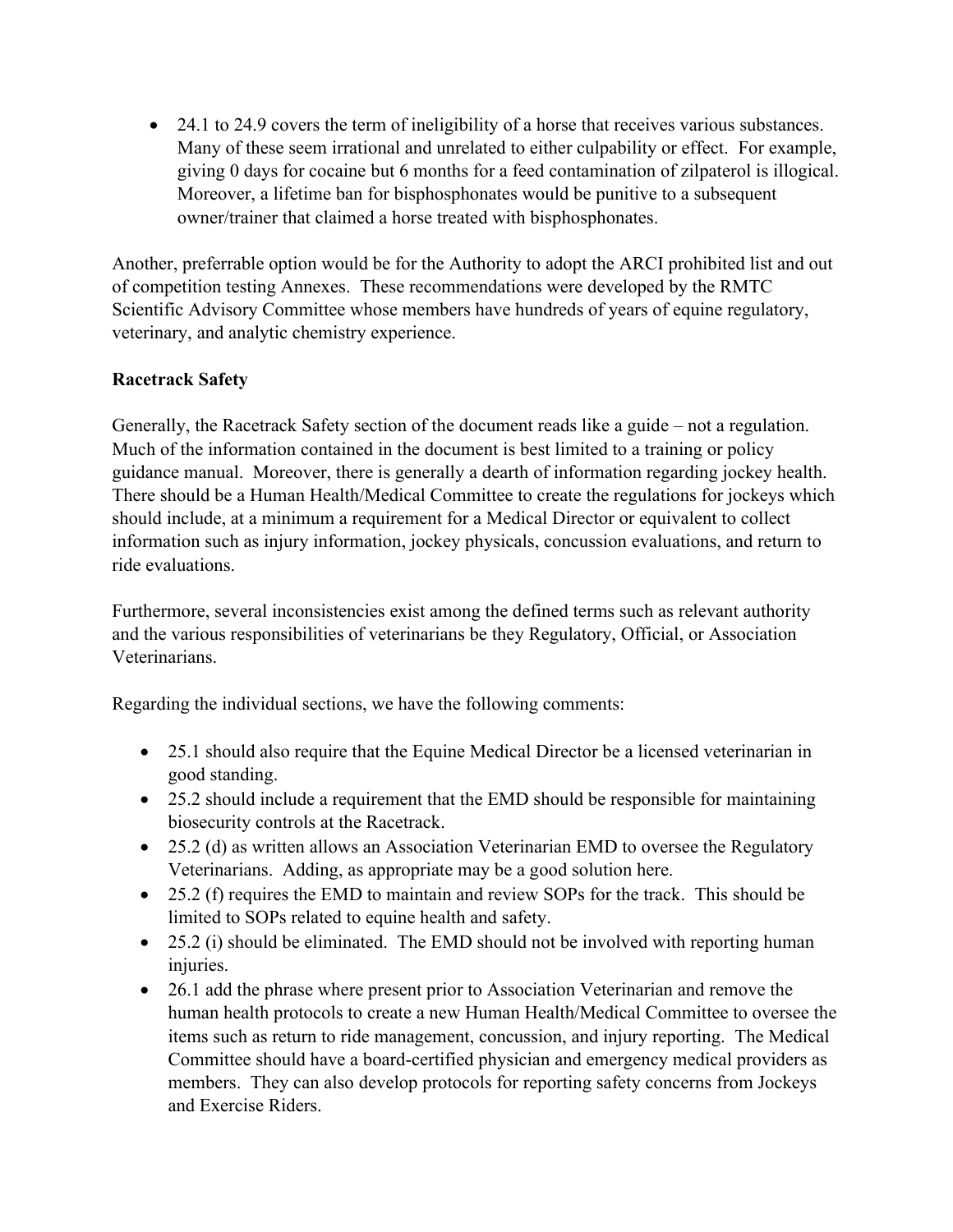- $\bullet$  26.2 (d) (1) requires reports by the Safety and Welfare Committee be submitted to the Authority. These reports should be submitted on a calendar basis – not based upon race meet as some race meets are very short and tracks have multiple meets. Alternatively other tracks have few race meets but year-round training. This is likely better done on a quarterly basis where racing and/or training occurs.
- 27.1 and 28.1 should include a physician to address human safety issues and education.
- 27.2 and 28.2 discuss funding of various initiatives however, it does not require a specific minimum commitment or indicate who should be responsible for funding the initiative.
- $\bullet$  29.1 requires "reasonable steps" to ensure care and nutrition for racehorses this is better accomplished through educational initiatives. Same with the individual health requirements. As read, these are too broad to be effective.
- $\bullet$  30.0 There are several positions missing in the racetrack positions section including: placing judge, horse ID, and racetrack superintendent. This list should be more comprehensive.
- 30.2 each of the regulations only provides the Stewards authority over others to the extent that they are enforcing these rules.
- $\bullet$  30.2 (f) (1) and (4) specifies the requirements for first time starters, horses with layoffs (should cover any breaks over 60 days), and those working off the Stewards List. Horses should not be required to work 5F at every track. At a minimum, there should be a requirement for 4F works which can be expanded to 5F in specific cases. Also, what consideration is there for 2-year-olds who generally work 3/8 before their first start.
- $\bullet$  30.2(f)(2) horses placed on the list for poor performance should likely be placed on the Official Veterinarian's List instead.
- 30.3 (a) requires racetracks with Graded Stakes to have a Safety Officer. Every track should have a safety officer  $-it$  is important to monitor safety for all horses  $-$  not just Graded Stakes horses. This person should be able to delegate some of the enumerated responsibilities. Additionally, careful consideration should be given to the reporting structure for this position.
- $\bullet$  30.3 (b) lists the duties of the safety officer. The numbering of this section is off. Additionally, the Safety Officer should conduct whereabouts compliance and monitor gap procedures. Also, this entire section should have the word random removed from it. The Safety Officer should have the right to check any of these items based upon intelligence or pattern as well as randomly.
- $\bullet$  30.3 (b)(14) Veterinary truck inspections should only be done in conjunction with a licensed veterinarian with a DEA license.
- $\bullet$  30.3 (b)(16) overseeing fire safety is beyond the scope of the Safety Officer. They should ensure compliance with fire safety plans developed by professionals.
- $\bullet$  30.3 (b) (8) safety equipment inspected should include crops.
- 30.4 provides the Regulatory Veterinarian the absolute authority to scratch a horse but also requires that the Regulatory Veterinarian recommend scratches to the Stewards. This is inconsistent. This may become more problematic when Association Veterinarians are acting as the on-track veterinarian.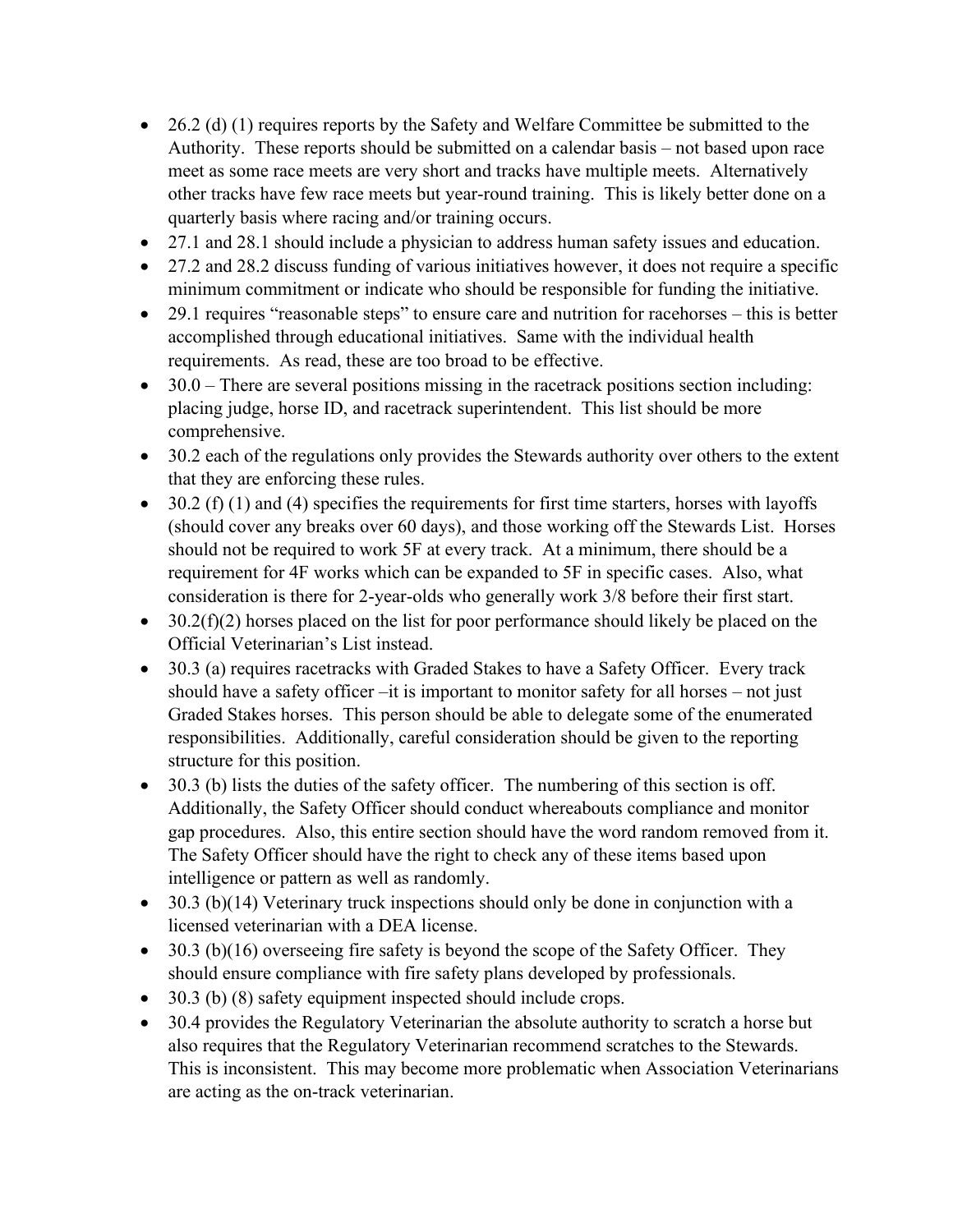- $\bullet$  30.4 (b) the powers of the Association Veterinarian should be broadened to except only the detention barn as in some jurisdictions they are responsible for every other function.
- $\bullet$  30.4 (c) the number of the Regulatory Veterinarian section is off. Additionally, where Association Veterinarians are used, their independence is  $key - specific$  language should be included prohibiting them from reporting to racing management.
- $\bullet$  30.4 (a) (2) the Regulatory Veterinarians should be licensed to practice in the respective jurisdiction.
- $\bullet$  30.4 (c)(11) If there is no Regulatory Veterinarian on site, the Association Veterinarian should have the authority over Attending Veterinarians. Also, the use of Attending licensed Veterinarians should be eliminated in lieu of the term Attending Veterinarian.
- $\bullet$  30.4 (c)(4) the Regulatory Veterinarian (or Association Veterinarian) does not leave the track once the horses leave the gate. They should always remain on the track or in the paddock when horses are present on the track.
- $\bullet$  30.4 (f) (1) Requires the Trainer apply 48 hours in advance for permission to work a horse. This may be challenging to enforce – particularly at smaller tracks and in certain instances can result in trainers submitting every horse every day to work.
- $\bullet$  30.4 (f) should also require monitored training by Association or Regulatory Veterinarians required to observe horses on the track with the rider up.
- $\bullet$  30.4 (f) (2) requires the trainer and attending vet to examine the horse and submit a statement that the horse is fit to perform a work. This is not practical, especially for trainers with large strings in multiple locations. A veterinary examination within 5 days of a work would be appropriate as is already required in certain California tracks. Additionally, provision should be made for electronic submission of this information.
- $\bullet$  30.4 (g) Much of this section is best left to a training document. All horses should be assessed prior to racing. But specific requirements and mandates on how to perform the exam do not belong in a regulation. Moreover, many of these functions are often performed by an Association Veterinarian and not a Regulatory Veterinarian. Additionally, this section should include a pre-entry examination by the Attending Veterinarian. Finally, we recommend a cap on racing age of 10 which would prohibit any horse 11 years old or older from racing.
- $\bullet$  30.4 (g) (11) Requires horses off more than 365 days be placed on the Veterinarians' List and satisfy the same requirements as unsound horses. In California, these horses are allowed to enter pending return of blood testing results. Additionally, there should be a cap on the amount of time a horse can be out and return to racing  $-$  perhaps 30 months?
- $\bullet$  30.4 (g) (12) Requires that horses which have not made a start prior to Feb. 1 of their 4year-old year be placed on the Veterinarians' List and satisfy the same requirements for removal from the Veterinarians' List as horses designated as "unsound". In California, we allow these horses to enter pending return of blood testing. Additionally, there should be a cap on first time starters (5 or 6 years of age) and maidens (5 or 6 years of age).
- $\bullet$  30.4 (g) (2) Pre-race veterinary inspection: Every horse entered to participate in an official race shall be subjected to a veterinary inspection by a Regulatory Veterinarian prior to starting in the race for which it is entered on race day not later than two hours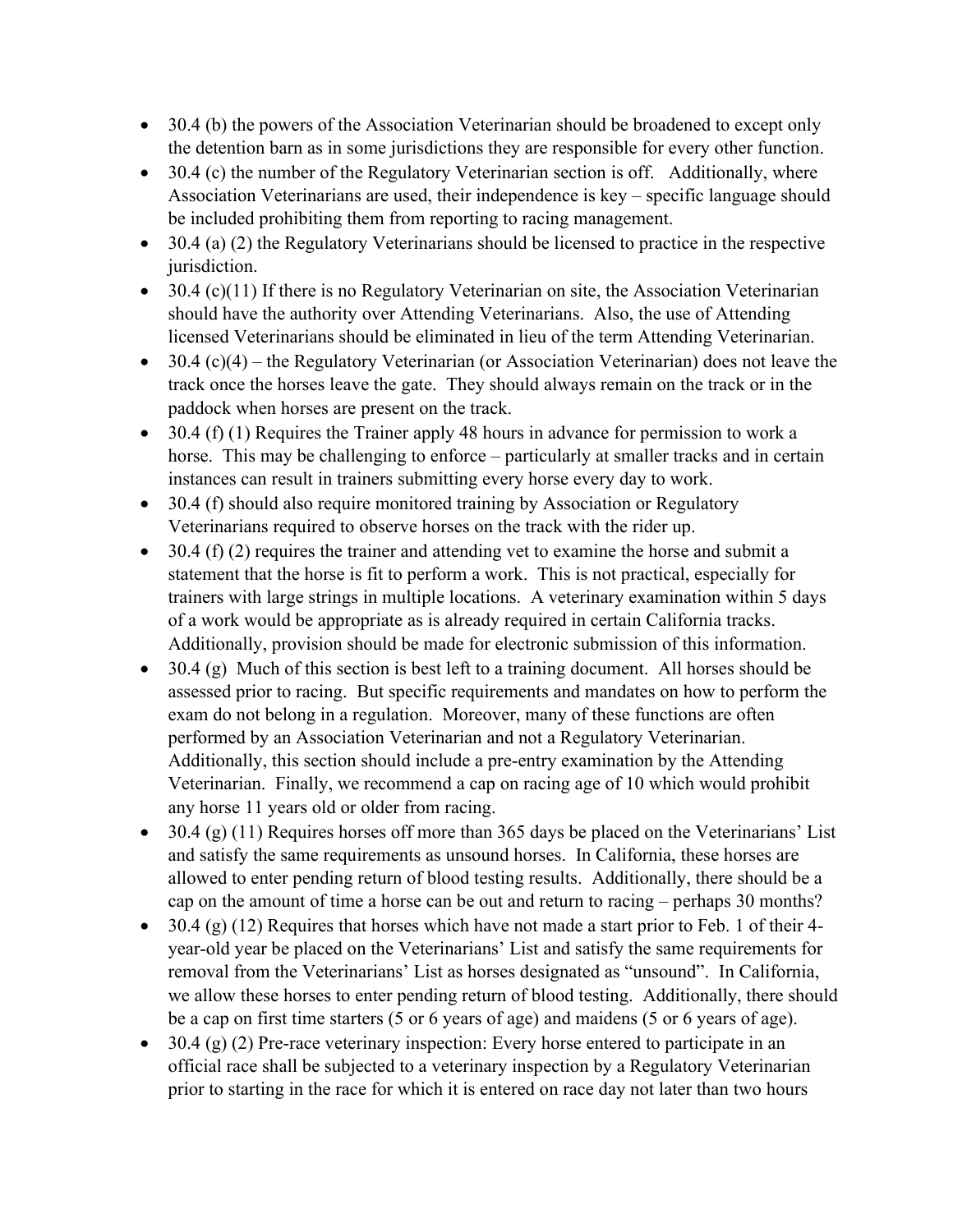prior to the official post time for the race in which the horse is to compete. > Should this be a longer period?

- 30.4(g)(5) describes the Veterinarian's inspection of the horse this does not belong in regulation. It is a training document. Moreover, some of the subdivisions (e.g., those requiring auscultation) would be strenuously objected to by many prominent regulatory veterinarians as heart rhythm irregularities are common and often irrelevant in horses. Requiring veterinarians to listen to these  $-$  especially in an unfamiliar horse  $-$  places an undue burden on them.
- $\bullet$  30.4 (g) (5) (ix) requires the Veterinarian (which one) record the presence of aluminum or bar shoes and inquire regarding nerving of the horse. The Veterinarian performing the pre-race examination should not be responsible for reporting the shoes to the Stewards. Additionally, nerved horses should not be allowed to race. Once the horse is nerved, the horse should become Ineligible.
- $\bullet$  30.4 (h)(1) states that horses placed on the Veterinarians' List are Ineligible to work. These horses should be allowed to work after the initial period of placement on the List. This will range from a few days to after an examination or diagnostics are performed but is based upon the circumstances of the placement on the List. Not allowing these horses to work until they are required to work for the Veterinarian increases their risk of injury.
- $\bullet$  30.4 (h)(2) requires that Trainers and Owners be notified within 72 hours that their horse has been placed on the Veterinarians' List. The Authority should develop an electronic reporting system to accomplish this as often trainers and horses ship in and out prior to the end of the race day. Additionally, this would allow a notice at 24 hours instead of 72.
- $\bullet$  30.4 (h)(3)(i) mandates that horses placed on the Veterinarians' List for unsoundness or lameness, or bleeding at the nostrils to remain on the list for a minimum of 10 days. This should be changed to 14 days minimum.
- $\bullet$  30.4 (h)(4) currently states that horses on the Veterinarians' List are ineligible to perform a timed Workout until released by a Regulatory Veterinarian. This should read approved as release seems to require active decision making on the Regulatory Veterinarians' part whereas in some instances, they are placed on for a set time. Additionally, Association Veterinarians perform these responsibilities in some jurisdictions.
- $\bullet$  30.4 (h)(6)(iv) and (vi) sets the criteria for removal from the Veterinarians' List. This requirement should be based upon a 4F work not a 5F work but allow for jurisdictions or Regulatory Veterinarians to adjust this to a 5F work based upon individual cases. Additionally, if epistaxis was the reason for placement on the Veterinarians' List, should furosemide be allowed for the work? Finally, there should be a requirement for pre-work and post work examinations and post-work drug testing.
- $\bullet$  30.4 (h)(6)(v) horses scratched at the starting gate for non-veterinary reasons should not be under the purview of the Veterinarian but the Starter.
- $\bullet$  30.4 (i) requires racetracks to pay for a "Lead" Veterinarian where the State Racing Commission chooses not to enter into an agreement with the Authority. It is unclear why this is necessary if the Racetrack is also required to hire Association Veterinarians to perform these duties – even in jurisdictions where the only "Regulatory Veterinarian" is present on race day in the Detention Barn.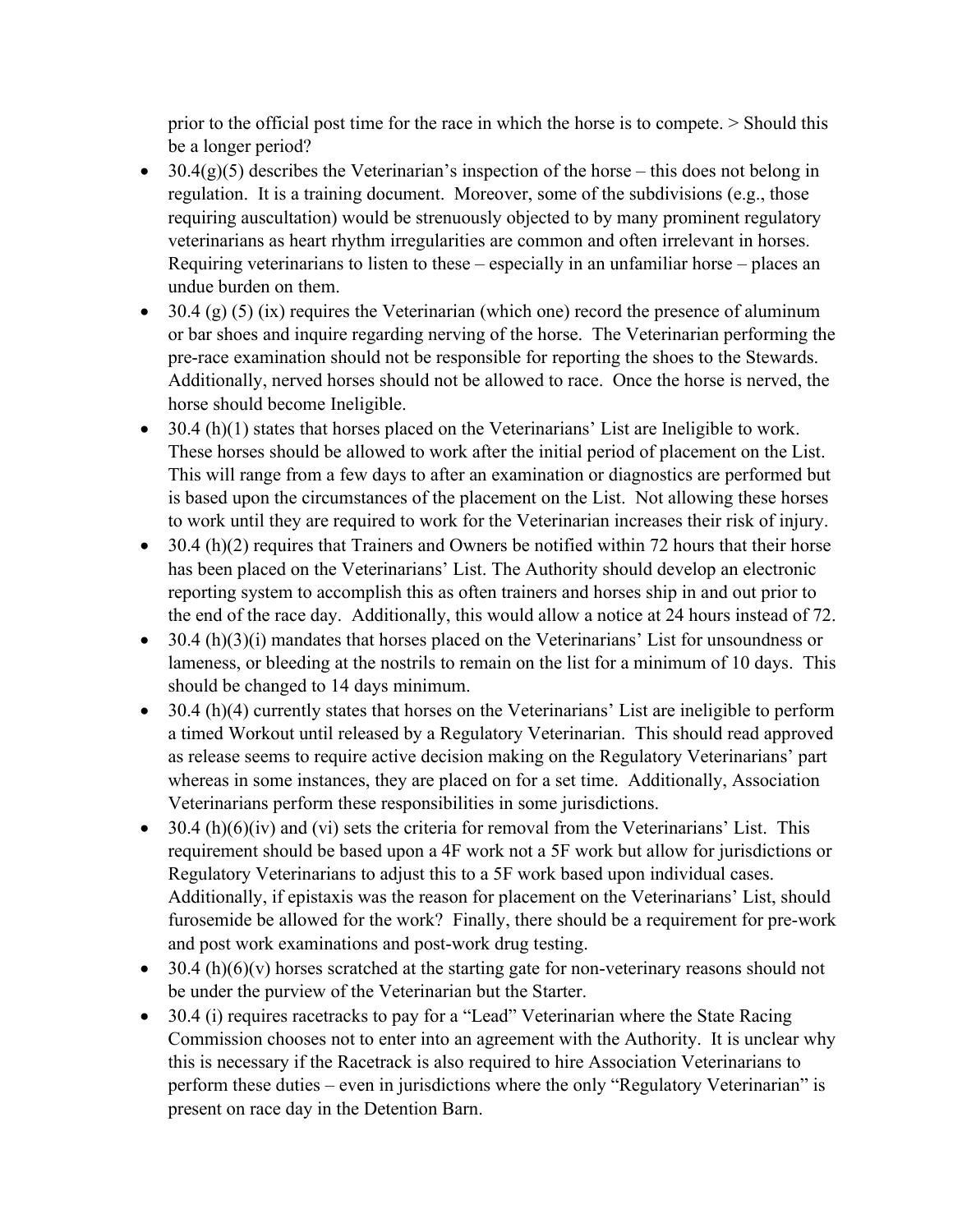- $\bullet$  30.5 (c)(1)(i) requires the Attending Veterinarian to make medical judgements for the horse. This should be phrased as medical recommendations – ultimately when more than one course of treatment is appropriate the owner retains the right to make the decision.
- $\bullet$  30.5 (c)(1)(vi) medical judgements should also be rephrased as medical recommendations.
- 30.5 (e) should include Owner or Responsible Person not just Veterinarian and Trainer as being required to ensure compliance with the limitation on medication administrations in horses.
- $\bullet$  30.6 (c) should restrict access of Attending Veterinarians to horses within 48 hours of racing absent EMD approval or emergency. Also, should consider non-veterinarian treatment providers (*e.g.,* PEMF, magnetic blankets, salt chambers, hyperbaric).
- 31.1 should not be limited to horses entering the track but should require all horses entered or stabled on the grounds to have the appropriate vaccinations.
- 31.1 (a) needs to require not only proof of vaccines but date of vaccination.
- $\bullet$  31.1 (a)(3) EHV-1 is short for Equine Herpes Virus 1. Both EHV-1 and EHV-4 are considered rhinopneumonitis according to AAEP. The most common vaccination is an EHV/EIV vaccine. Horses should have the EHV/EIV vaccination a minimum of 14 days prior to shipping into a track but a maximum of 90 days. Horses staying on the grounds should have the vaccine every 120 days at minimum.
- $\bullet$  31.1 (a)(4) A Coggins test should be current within the last 12 months. Calendar year can be interpreted to be the current year (e.g., 2021) which would make racing on January 1<sup>st</sup> problematic.
- 31.1 (b) the vaccination and Coggins information should be maintained by the Authority. Based upon this, there should be some electronic reporting system used for this information.
- $\bullet$  31.1 (c) should require horses moving intrastate meet track entry requirements as well as shipping regulation.
- $\bullet$  32.1 (a) requires treatment records be provided but does not specify to whom or how.
- 32.1. (b) requires non-covered Veterinarians (private Veterinarians at private clinics) to report information to the electronic database. The Authority does not have jurisdiction over these persons. Moreover, there is no specified database for reporting injuries and who is responsible for such reporting and the penalties for failure to report are not provided.
- $\bullet$  32.1 (b)(5) should be eliminated as it is covered in other sections.
- 32.1 (b) (8) treatment restrictions should also include hyperbaric chambers, salt chambers, PEMF, magnetic blankets, etc. These types of treatments should also be subject to a 48 hour stand down period.
- $\bullet$  32.2 (b) these types of records are better required under the Anti-Doping section. Additionally, any dosage administered should be required to be in milligrams or grams not by volume.
- $\bullet$  32.2 (c) this section should also reference lay dentistry.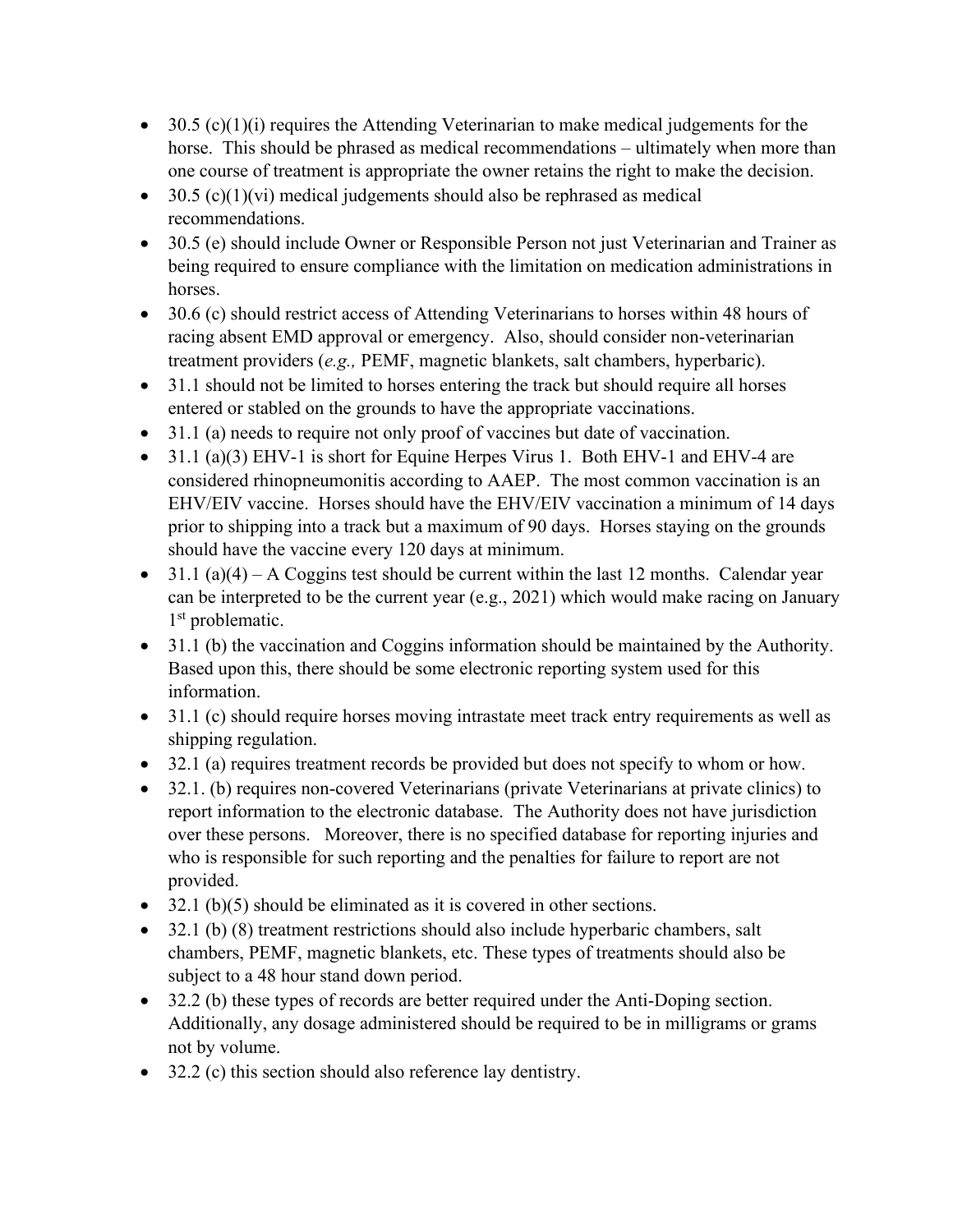- $\bullet$  32.2 (a) the Association Veterinarians should also have access to treatment and medical records if they are making decisions on racing soundness, etc.
- 33.1 there should be a defined mechanism for records transfer (method and timing) and a defined penalty for failure to transfer records.
- 33.2 should require that all claimed horses be tested post-race.
- $\bullet$  33.2 (b) (3) claims should be voided for horses vanned off the track for soundness of wind or musculoskeletal reasons not precautionary reasons (e.g., heat exhaustion).
- $\bullet$  33.2 (c) currently reads as any horse can be exempt from a void claim. This should be limited to unsound horses or those that have bled.
- $\bullet$  33.4 (a) the claim price ratio should be eliminated from the regulations. With the increased veterinary scrutiny and limitation on claims, the importance of this restriction has diminished. If a price ratio is determined to be important, the Committee should review current information to set a more appropriate ratio.
- 34.0 all tracks should be required to have a backup/secondary equine ambulance.
- $\bullet$  35.1 requires that paramedics be present in the saddling enclosure. EMT's can perform this function in lieu of paramedics  $-\theta$  this should be changed to a "qualified medical" provider".
- $\bullet$  36.1 mandates that any necropsy be performed within 24 hours. This is impractical as many of the state necropsy facilities are not open on weekends. This would lead to an increase in less desirable field necropsies. Instead, it should require transport as soon as practical, and necropsies should be left to the discretion of the facility performing them. One of the members of this group maintains a refrigerated space for storage of horses until the state facility will accept them on business days.
- 37.0 Prohibited Practices should be expanded to include: animal abuse, withholding of food/water for extended periods, slaughter, shin scraping, neurectomy of horses intended to race, and chemical castration. Penalties must be delineated for violation of this section.
- 37.6 Use of electrical medical therapeutic devices should be prohibited within 48 hours of racing.
- 39.0 a provision should be added that limits use of the riding crop for safety purposes only in training.
- 39.2 Riding Crop Specifications should instead mandate that the racetrack provide the approved crops for rider use in racing or list specific allowable brands to avoid knock-off versions that have welfare and safety implications.
- 39.3 Riding Crop Penalties should include fines in addition to suspensions.
- 40.0 under Other Devices, spurs should be prohibited.
- $\bullet$  42.1 Need more specifics on shoes for synthetics these should be more akin to turf shoes than dirt shoes.
- $\bullet$  43.3 (c) (1) requires gaps to be clearly marked. We believe that gaps should blend in when the rail is closed. The remainder of the section is appropriate.
- $\bullet$  43.3 (c) (2) main gaps should be staffed to control traffic and coordinate with outriders/clockers.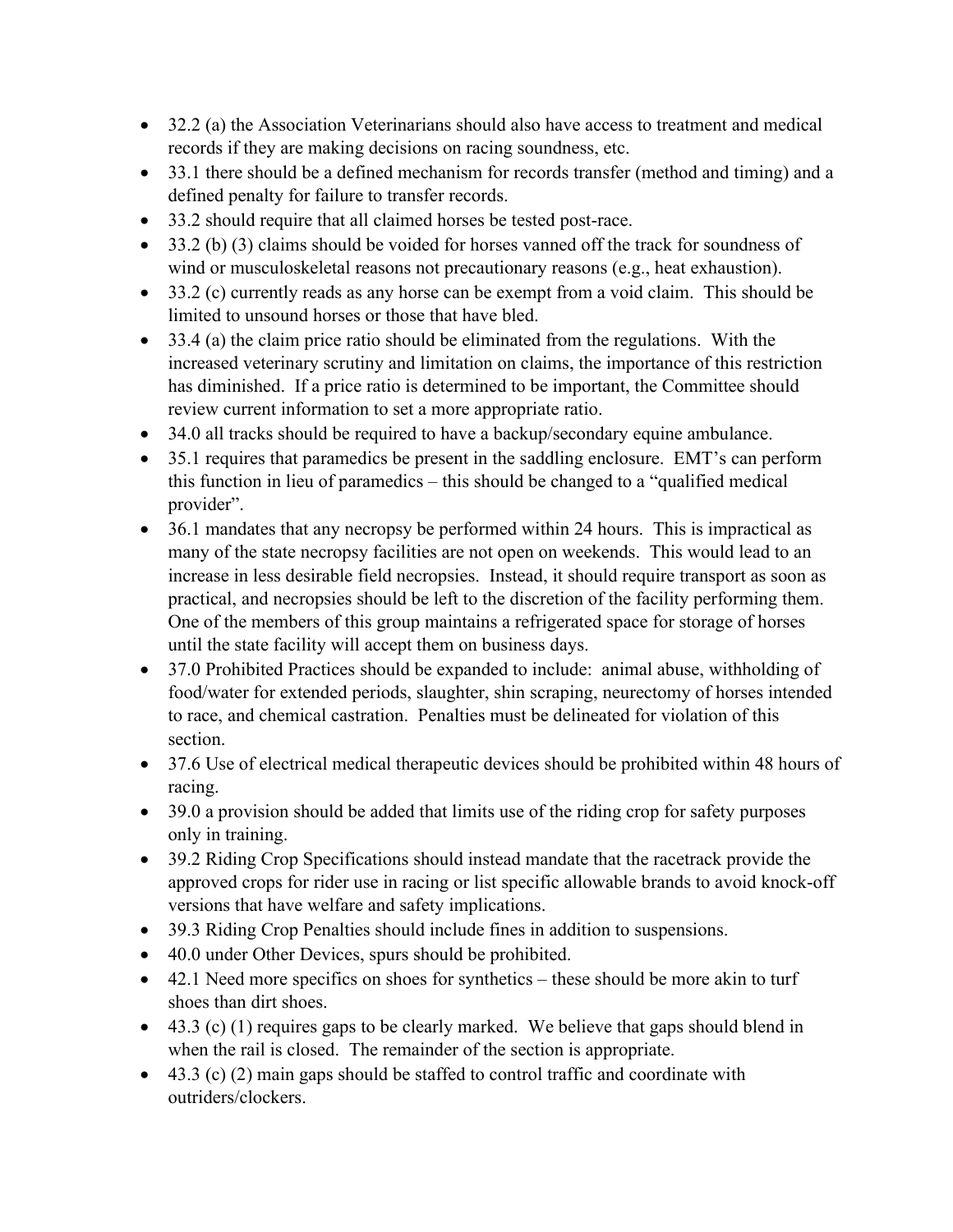- $\bullet$  43.3 (d)(8) not all jurisdictions currently have an assistant starter in the gate with each horse. This may represent a significant barrier to entry for some jurisdictions as qualified individuals are difficult to find.
- $\bullet$  43.4 (a) the following should be added to this section:
	- o At a minimum of twice per year, or before each race meet, testing should verify the integrity of the base, geometry of the track, composition of the surface, and the dynamic response of the surface using biomechanics-based testing methods.
	- o The test and design data should be available to the HISA Safety Committee or its designee within one week of testing or the race day. The information provided should be sufficient for analysis of surface related factors known to be associated with risk to the horse and rider.
	- o Specific details of testing including methods, frequency and sample locations will be determined through a standard practices document. The standard practices document will be updated annually by the Racetrack Safety Committee with input from representatives of the research community and practitioners representing a range of racetrack operators.
- $\bullet$  43.4 (a)(1)(ii) windrowing a deep cushion track on an annual basis will be financially and physically onerous.
- $\bullet$  43.4 (a)(2)(ii) provides that distance marker poles should have proper distance from the finish line and be located 3 feet from the inside rail. This may not be practical at some locations in many tracks and should be reconsidered.
- $\bullet$  43.4 (a)(2)(v) these standards should apply to all racetrack not just those with Graded Stakes.
- 43.4 (a)(2)(v)(2) the Going Stick (or similar tool) should be used daily.
- $\bullet$  43.5 (a)(4)(iii) please add "herbicides" and "all other material inputs".
- $\bullet$  43.5 (a)(4)(iv) this should include language requiring material quality and consistence control via laboratory testing of new material at a rate of once per every 200 tons.
- 44.1 if the Uniform National Trainers Test is to be used, it should be revised.
- 44.2 the Authority needs to create education on HISA rules and understanding how they apply for owners, trainers and officials. Also, this section is mis-numbered.
- $\bullet$  44.2 (b)(11) this will be difficult to manage without a nationwide database of training.
- $\bullet$  44.2 (b)(12) this is not racing related and should be removed.
- $\bullet$  44.2 (b) (6) the owner module will be difficult to enforce/monitor. Additionally, at what point does an owner become responsible for taking this course? Some owners own small amounts of many horses.
- $\bullet$  44.2 (b)(7) this should not include any CE programs without scientific or academic affiliations. Track Superintendents Field Day, for example, lacks external review.
- $\bullet$  44.2 (b)(8) this will be challenging to accomplish.
- $\bullet$  44.2 (b)(9) an outrider safety course and protocol will be difficult to develop and may not be the best use of resources.
- $\bullet$  45.1 (a) this should also include on-track scratch protocols.
- $\bullet$  45.1 (a)(2) and (3) should read guideline instead of standard of care.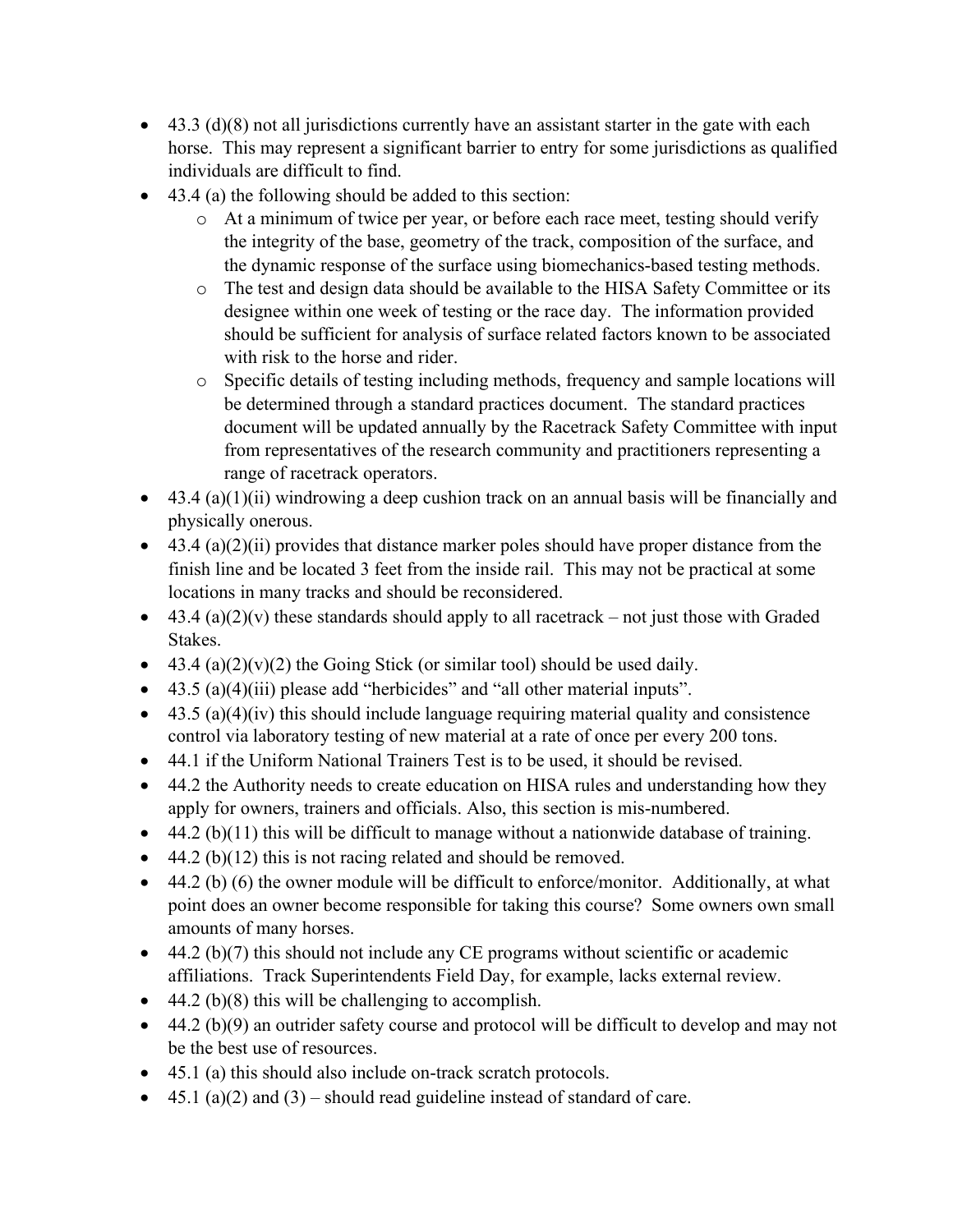- $\bullet$  45.2 (a) Association veterinarians are often addressing these injuries. Additionally, the AAEP programs should not be referenced as there are too few individuals who have gone through the training. Instead, it should reference media trained individuals.
- $\bullet$  45.3 the term local authority should be replaced with authority having jurisdiction (AHJ). Additionally, the term appropriate NFPA standards is vague and varies by state.
- $\bullet$  45.4 the dangerous weather conditions should also contemplate wind, smoke, air quality, and fog. This and the Lightning protocol in 45.4 (c) are more appropriately addressed in a best practices document. If this remains in the document, the "designated weather watcher" should be allowed to perform other duties during the race day.
- $\bullet$  45.5 (c)(2)(ii) should allow for a professional, qualified meteorologist to mitigate the 30minute stand-down window based on scientific assessment of storm trajectory and other factors. We recommend that tracks willing to retain such a service be afforded this option. This will be very important for major, televised events such as Triple Crown and Breeders' Cup.
- $\bullet$  46.0 the entire section should be expanded to include Exercise Riders. Additionally, this should mandate the creation of a Human Health/Medical Committee to draft appropriate standards.
- $\bullet$  46.0 should this section also have information regarding the Scale of Weights for Jockeys?
- $\bullet$  46.1 (a) (1) the Authority should consider whether a vision examination should be included in the physical examination. Additionally, are there any age limitations that should be included?
- $\bullet$  46.2 the Unsafe Riding section should be expanded if it is intended to be the rule for governing running the race. The Committee should develop a unified rule to guide grounds for Disqualification.
- $\bullet$  46.3 (a) the standards for this ambulance should be within the purview of the Human Health/Medical Committee. This should include a provision that if an ambulance is being used to transport an individual, the racetrack may not conduct a race, or allow horses with rider on the racetrack, until the ambulance is replaced.
- $\bullet$  46.3 (b) the return to ride function is outside of the EMS provider's scope. Consider whether the HeadChek program and Return to Ride used in the Mid-Atlantic would be appropriate. Additionally, reporting health information to the Stewards could be a violation of HIPPA.
- $\bullet$  46.3 (c) following the field during a race should be a local decision, not a mandate. Track conditions, physical attributes, ambulance types, etc. should all factor into the decision to follow.
- 46.4 the section as written may have implications related to HIPPA. This should be reviewed by the Human Health/Medical Committee.
- 46.5 should require that any helmet with impact should be required to be replaced regardless of physical damage.
- 46.6 equipment should include riding crops.
- $\bullet$  46.6 (a) and (b) helmets and vests should be inspected systematically not randomly.